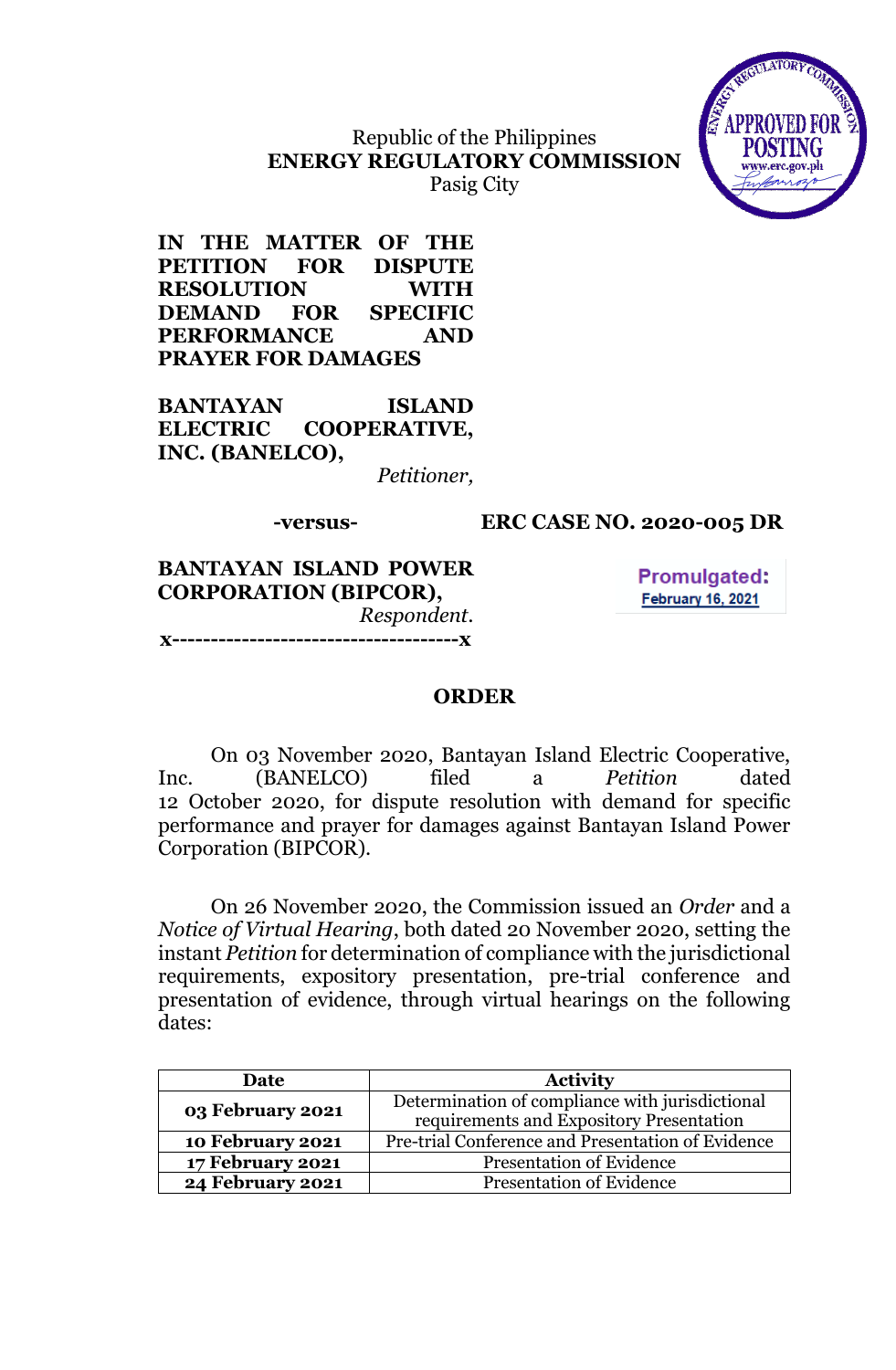However, on 01 February 2021, BANELCO sent through electronic mail (e-mail) a *Motion to Reset Scheduled Hearings* of even date, alleging that it was not able to complete the jurisdictional requirements because of the difficulty in the coordination with its counsel due to the distance and travel time involved, as well as confusion on the instructions contained in the aforementioned *Order*  and *Notice of Virtual Hearing*. Thus, BANELCO prayed for the resetting of the scheduled hearings to give it ample time to comply with the jurisdictional requirements.

**IN VIEW OF THE FOREGOING,** the *Motion to Reset Scheduled Hearings* filed by BANELCO is hereby granted and the previously scheduled virtual hearings are cancelled.

**ACCORDINGLY,** the Commission hereby sets anew the instant *Petition* for determination of compliance with the jurisdictional requirements, expository presentation, pre-trial conference and presentation of evidence on the following dates and online platform for the conduct thereof, pursuant to Resolution 09, Series 0f 2020<sup>1</sup> , dated 24 September 2020:

| Date                                                                                 | <b>Platform</b>                              | <b>Activity</b>                                                                                             |
|--------------------------------------------------------------------------------------|----------------------------------------------|-------------------------------------------------------------------------------------------------------------|
| <b>25 March 2021</b><br>(Thursday) at two<br>o'clock in the afternoon<br>(2:00 P.M.) | <b>Microsoft Teams</b><br><b>Application</b> | Determination of<br>compliance with<br>jurisdictional<br>requirements and<br><b>Expository Presentation</b> |
| <b>08 April 2021</b><br>(Thursday) at two<br>o'clock in the afternoon<br>(2:00 P.M.) |                                              | Pre-trial Conference and<br><b>Presentation of Evidence</b>                                                 |

# **RELATIVE THERETO**, BANELCO is hereby directed to:

- 1) Cause the publication of the attached *Notice of Virtual Hearing* once (1x) in a newspaper of nationwide circulation in the Philippines at its own expense, at least ten (10) days before the date of the scheduled initial hearing; and
- 2) Furnish with copies of this *Order* and the attached *Notice of Virtual Hearing*, the Office of the Solicitor General (OSG), the Commission on Audit (COA), and the Committees on Energy of both Houses of Congress. They are hereby requested, if they so desire to send their duly

<sup>&</sup>lt;sup>1</sup> A Resolution Adopting the Guidelines Governing Electronic Applications, Filings and Virtual Hearings Before the Energy Regulatory Commission.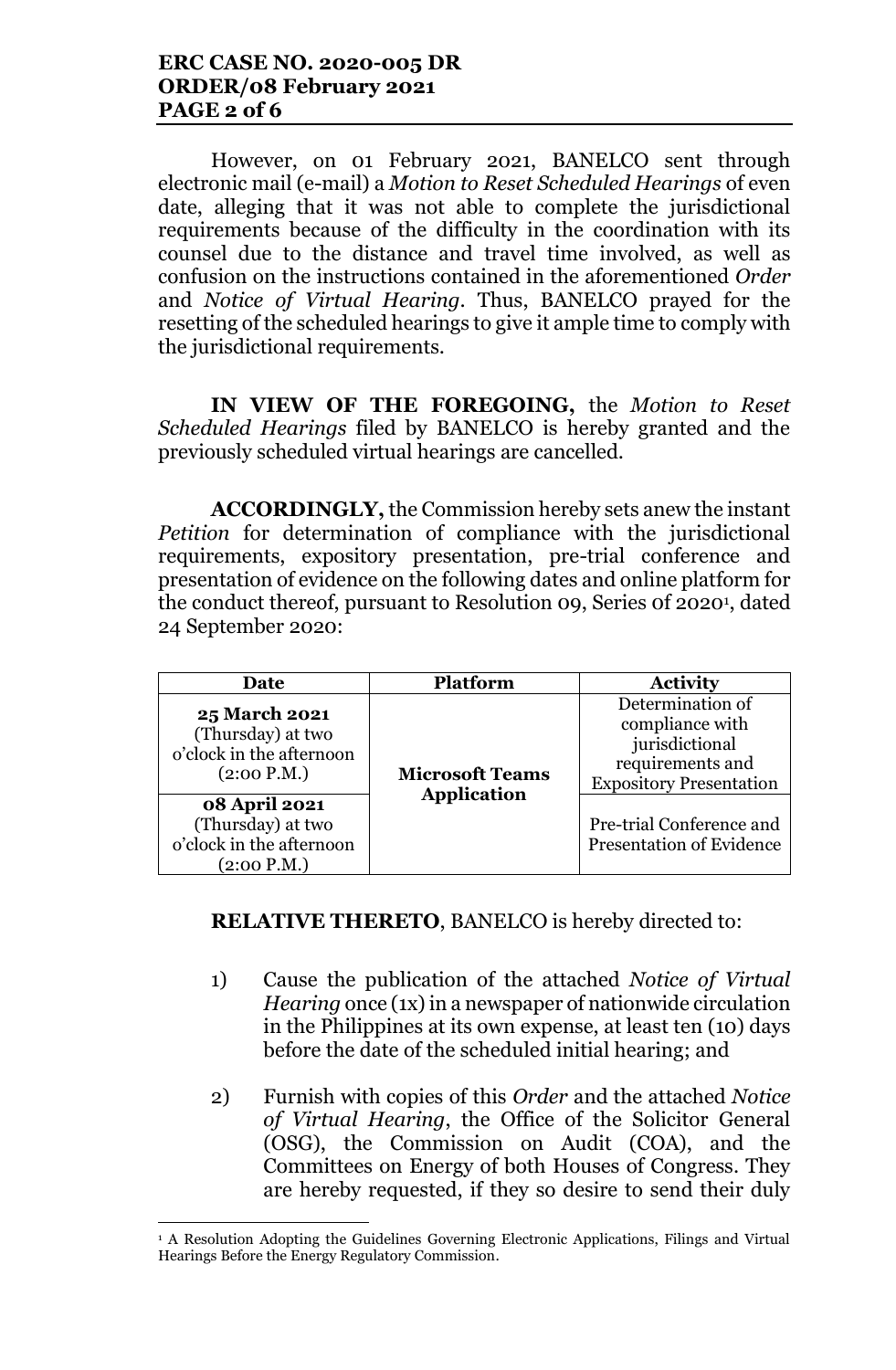authorized representatives and attend the scheduled hearings.

Moreover, pursuant to Section 6, Rule 5 of the ERC Rules of Practice and Procedure, BIPCOR is hereby directed to file its *Answer* within fifteen (15) days from receipt of this *Order* via e-mail at docket@erc.ph and records@erc.gov.ph, copy furnish the Legal Service through <u>legal@erc.ph</u>.

Likewise, within five (5) calendar days prior to the date of the initial virtual hearing, BANELCO must submit to the Commission via e-mail at <u>docket@erc.ph</u> and records@erc.gov.ph, copy furnish the Legal Service through  $\text{legal@erc.ph}$ , the scanned copies of its written compliance with the aforementioned jurisdictional requirements attaching therewith, methodically arranged and duly marked the following:

- 1) The evidence of publication of the attached *Notice of Virtual Hearing* consisting of affidavit of the Editor or Business Manager of the newspaper where the said *Notice of Virtual Hearing* was published, and the complete issue of the said newspaper; and
- 2) The evidence of receipt of copies of this *Order* and the attached *Notice of Virtual Hearing* by the OSG, COA, and the Committees on Energy of both Houses of Congress.

BANELCO and BIPCOR are also required to submit via e-mail at docket@erc.ph and records@erc.gov.ph, copy furnish the Legal Service through  $\frac{\text{legal@erc.ph}}{\text{.}}$  at least five (5) calendar days before the date of the scheduled Pre-trial Conference, their respective Pre-Trial Briefs containing, among others:

- 1) A summary of admitted facts and proposed stipulation of facts;
- 2) The issues to be tried or resolved;
- 3) The documents or exhibits to be presented, stating the purposes and proposed markings therefor, which should also be attached to the Pre-trial Brief; and
- 4) The number and names of the witnesses, with their written testimonies in a Judicial Affidavit form attached to the Pretrial Brief.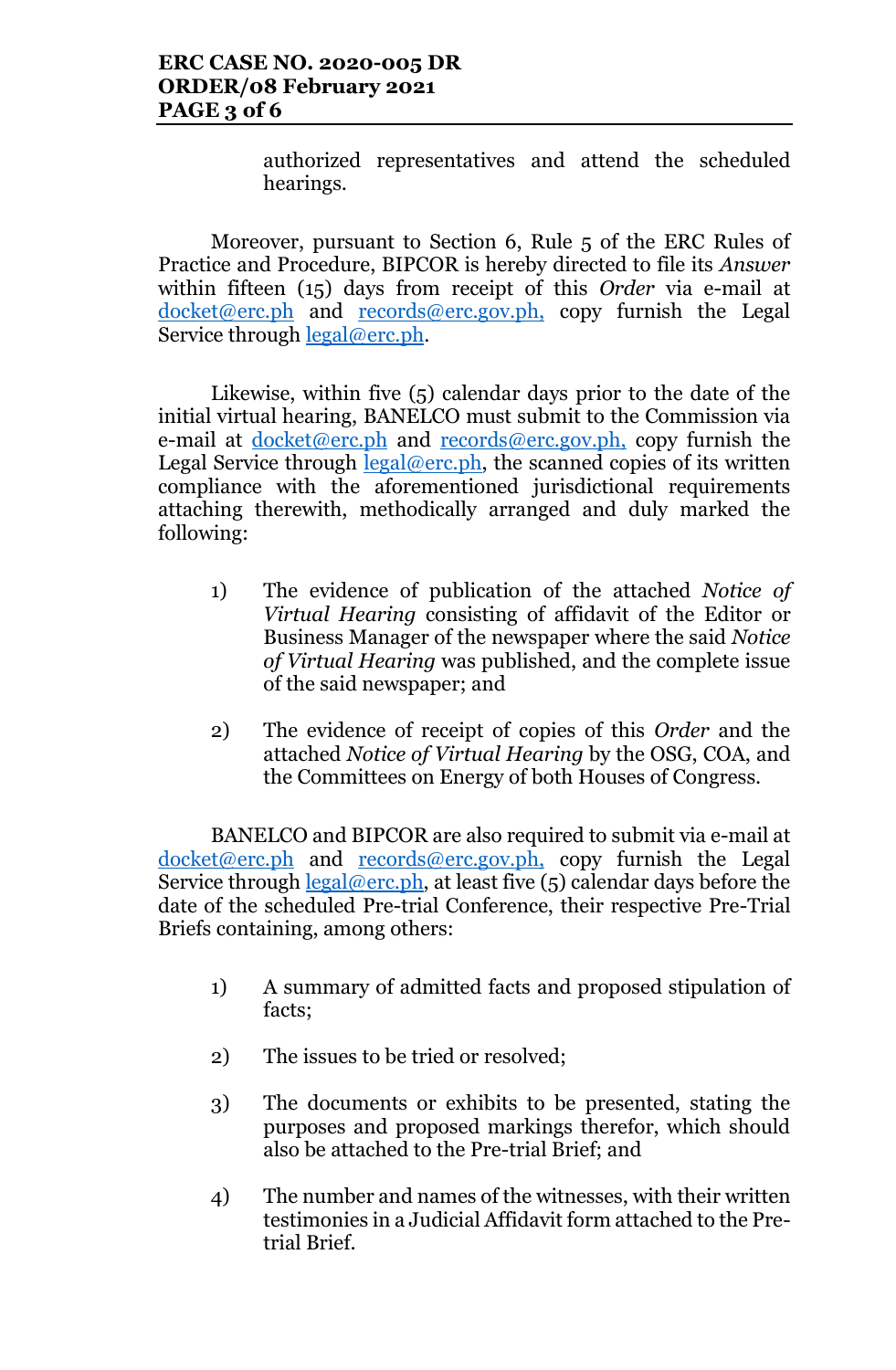BANELCO must ensure that all the documents or exhibits proposed to be presented have already been duly submitted to the Commission at least five (5) calendar days before the date of the scheduled initial virtual hearing and Pre-trial Conference pursuant to the preceding paragraph.

Failure of BANELCO to comply with the above requirements within the prescribed period shall be a ground for cancellation of the scheduled hearings, and the resetting of which shall be six (6) months from the said date of cancellation.

BANELCO must also be prepared to make an expository presentation of the instant *Petition*, aided by whatever communication medium that it may deem appropriate for the purpose, in order to put in plain words and explain, for the benefit of the consumers and other concerned parties, the nature of the *Petition* with relevant information and pertinent details substantiating the reasons and justifications being cited in support thereof.

BANELCO is hereby directed to file a copy of its Expository Presentation via e-mail at docket@erc.ph and records@erc.gov.ph, copy furnish the Legal Service through  $\text{legal@erc.ph.}$  at least five  $(5)$ calendar days prior to the scheduled virtual hearing. BANELCO shall also be required, upon the request of any stakeholder, to provide an advance copy of its expository presentation, at least five (5) calendar days prior to the scheduled virtual hearing.

Any interested stakeholder may submit its comments and/or clarifications at least one (1) calendar day prior to the scheduled virtual hearing, via e-mail at <u>docket@erc.ph</u> and records@erc.gov.ph, copy furnish the Legal Service through legal@erc.ph. The Commission shall give priority to the stakeholders who have duly submitted their respective comments and/or clarifications, to discuss the same and propound questions during the course of the expository presentation.

BANELCO is hereby directed to submit, either through personal service, registered or ordinary mail/private courier, one (1) set of the original or certified true hard/printed copy/ies of its Jurisdictional Compliance, Expository Presentation, Pre-trial Brief, and Judicial Affidavit/s of witness/es, within five (5) working days from the date that the same were electronically submitted, as reflected in the acknowledgment receipt e-mail sent by the Commission. BIPCOR is also directed to submit, through any of the available mode of service, one (1) set of the original hard/printed copy of its *Answer* within the same period provided. Similarly, all interested parties who filed their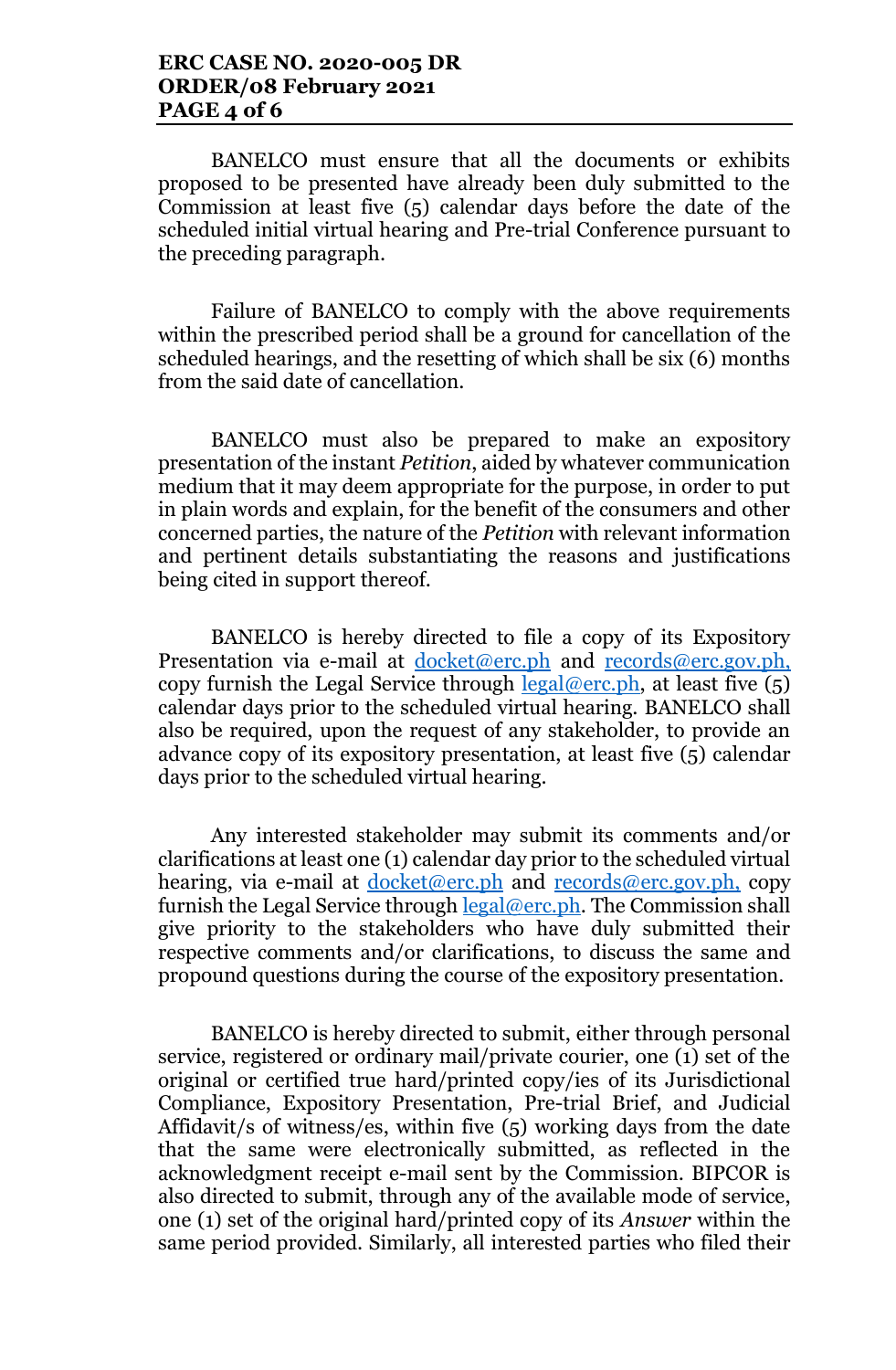Petition for Intervention or Opposition are required to submit the hard/printed copy thereof within the same period through any of the available modes of service.

Finally, BANELCO and BIPCOR, including their authorized representative/s and witness/es, are hereby directed to provide the Commission, thru legal.virtualhearings@erc.ph, with their respective e-mail address upon receipt of this *Order*. The Commission will send the access link/s to the aforementioned hearing platform within five (5) working days prior to the scheduled hearings.

## **SO ORDERED.**

Pasig City, 08 February 2021.

FOR AND BY AUTHORITY OF THE COMMISSION: **AGNES VST DEVANADERA** *Chairperson and CEO*

por and y LS: RSPV/ARG/MCCG

ERC <u> III de la provincia del monte del m</u>